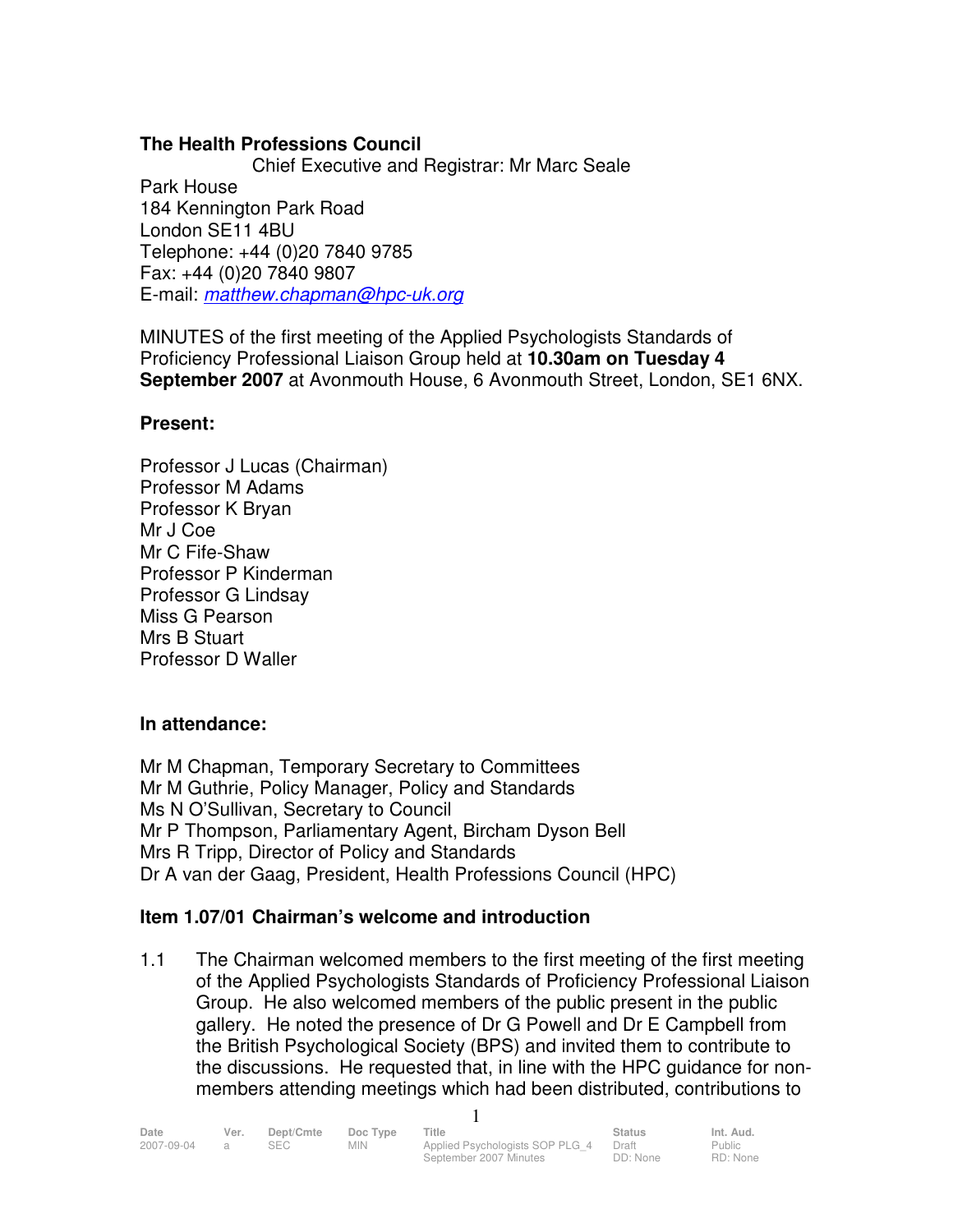the discussions should be made through the Chairman. The Chairman noted the presence of Mr P Thompson, Parliamentary Agent, Bircham Dyson Bell.

- 1.2 The Chairman provided a brief overview of the Group's aims, its remit, and the timetable for completion of the work of the PLG. The outcome of this work would result in a set of recommendations which would be considered by the HPC Council and which would be subject to public consultation.
- 1.3 The HPC President noted that she was not a member of the PLG and that she was attending the meeting in her capacity as HPC President. She welcomed all those attending the meeting and noted that they shared a common purpose of maintaining high professional standards, promoting good professional practice and protecting the public.

## **Item 2.07/02 Apologies for absence**

2.1 Apologies were received from Dr C Sellars and Mr M Seale (HPC Chief Executive and Registrar).

## **Item 3 .07/03 Approval of agenda**

3.1 The Group approved the agenda.

## **Item 4 .07/04 Background and context**

- 4.1 The Professional Liaison Group received a paper for discussion from the Policy Manager.
- 4.2 The Group noted that revised generic Standards of Proficiency had been agreed by the Council in May 2007 following a public consultation and would be effective from 1 November 2007. The primary function of the standards was to set threshold standards for entry to the register. It was recognised that as registrants progressed in their careers they were likely to become more specialised and would not practice in all the areas covered by the Standards. However throughout their careers registrants should continue to practice within their scope of practice.
- 4.3 The Group noted that the language of the Standards of Proficiency must be consistent with their role of setting out threshold entry level standards. Consequently the standards needed to be expressed in expectational terms so that a person who was not yet on the register could comply with them.
- 4.4 The Group noted that, in drafting the standards of proficiency for applied psychologists, the PLG would need to consider the most appropriate

 $\Omega$ 

| Date       | Ver. | Dept/Cmte | Doc Type   | Title                           | <b>Status</b> | Int. Aud. |
|------------|------|-----------|------------|---------------------------------|---------------|-----------|
| 2007-09-04 |      |           | <b>MIN</b> | Applied Psychologists SOP PLG 4 | Draft         | Public    |
|            |      |           |            | September 2007 Minutes          | DD: None      | RD: None  |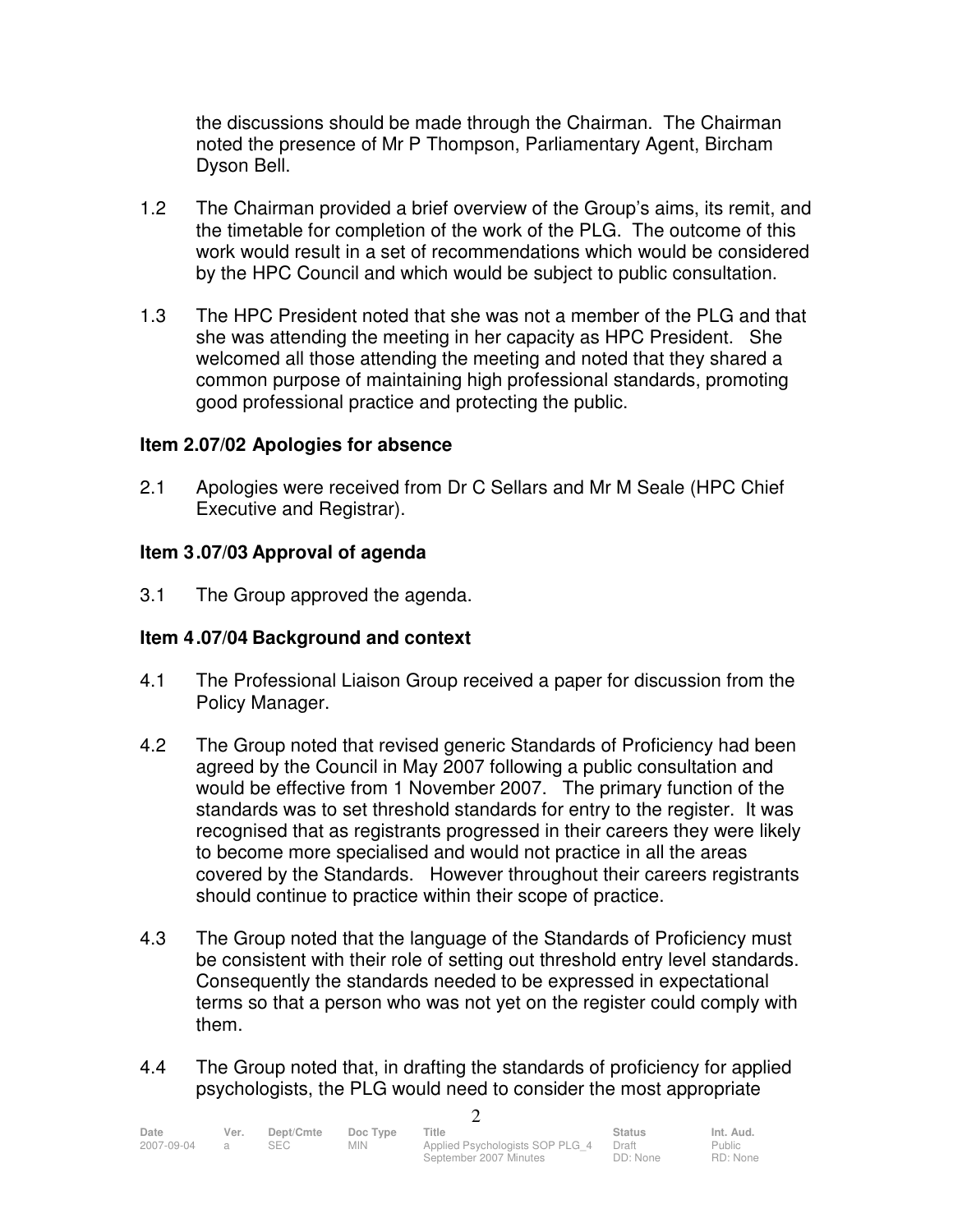approach in order to ensure that the standards were relevant and applicable across the applied psychology disciplines In particular the PLG would wish to consider whether any standards which were particular to specific applied psychology disciplines were necessary.

- 4.5 The Group noted that many of the registrants who belonged to the 13 professions regulated by the HPC did not have direct interaction with patients. The language and scope of the standards included these registrants.
- 4.6 The Group noted that the Executive had been advised that the Group should focus on the outcome achieved by the standard set in order to comply with the Disability Discrimination Act.
- 4.7 The Group noted that there were practising psychologists who were not covered by the 7 titles listed in the 2004 Department of Health consultation document 'Applied Psychology: Enhancing public protection: Proposals for the statutory regulation of psychologists'. The Group noted that the resolution of this issue was not within its remit and that the BPS was engaged in discussions with the Department of Health about this issue.
- 4.8 The Group noted that the HPC Education and Training Committee would consider and make a recommendation to HPC Council regarding the appropriate threshold level of qualification for entry to the Applied Psychologists part of the register at its meeting in September 2007. Any decision taken at that meeting would be subject to ratification by the HPC Council and a public consultation.
- 4.9 The group noted that whilst the setting of the threshold level and the establishment of standards of proficiency were related issues, the threshold level was being considered separately and was not within the group's remit. The threshold level was derived from what was necessary to achieve the standards of proficiency.
- 4.10 The Group noted that currently the threshold level for entry to the BPS register was set at three years postgraduate level study**.** The BPS was concerned that the entry standards agreed by the HPC would be lower than the current standards. The Group noted that entry level standards had to be justified and that in the past the HPC had sought to respect the standards of the professions it regulated.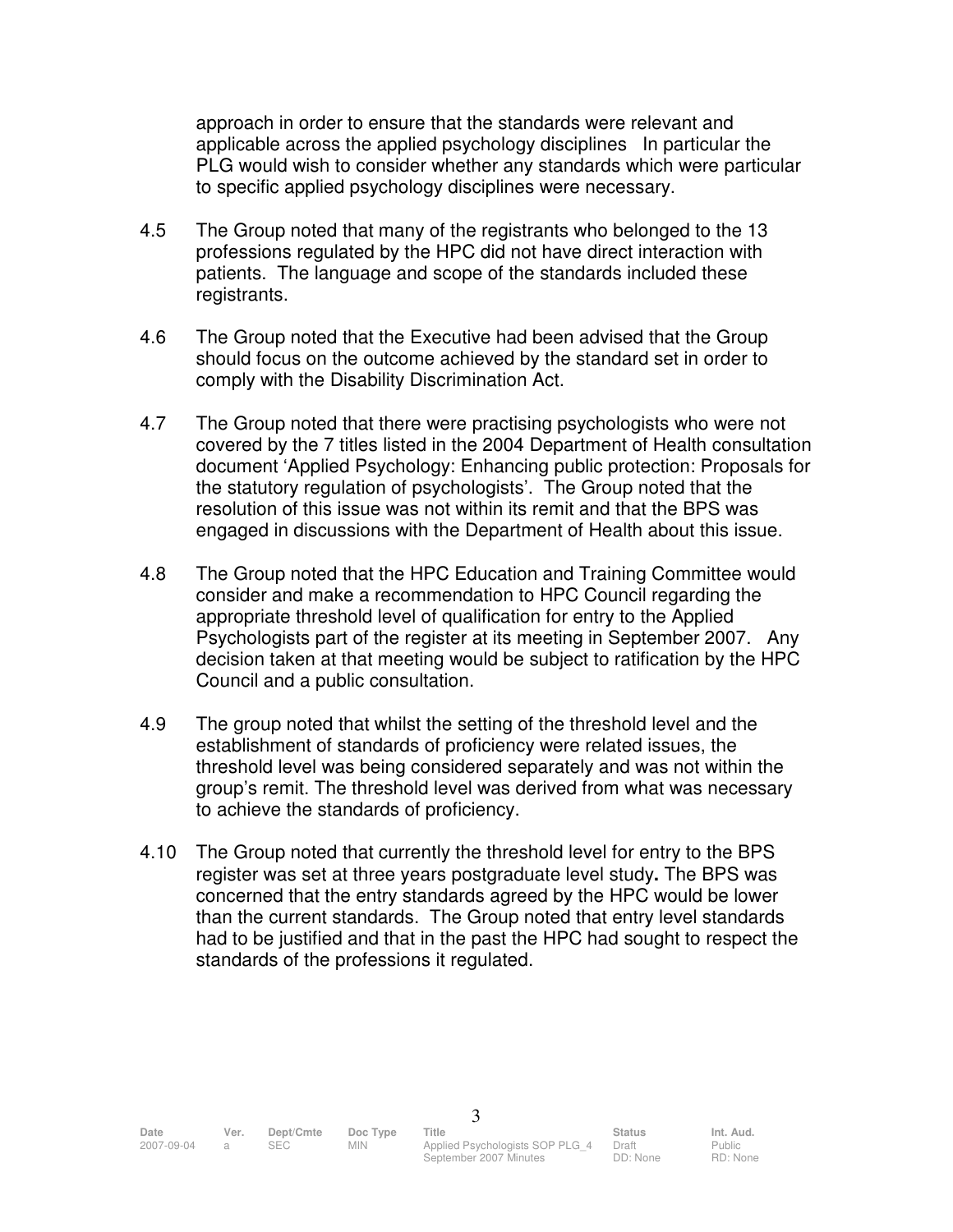## **Item 5.07/05 Applied Psychologists – International English Language Testing System (IELTS) Requirements**

- 5.1 The Professional Liaison Group received a paper for discussion from the Policy Manager.
- 5.2 The Group noted that applicants for entry to the register, who did not have mutual recognition rights under European Legislation and for whom English was not their first language, were required to achieve an overall score in the academic test of the International Language Testing System (IELTS) of at least 7.0. A standard of IELTS 8 had been set for Speech and Language Therapists. This was in recognition of the fact that language was a core competency for the practice of Speech and Language Therapy.
- 5.3 The Group noted that the standard required would differ according to the area of psychology in which the registrant practised. Certain specialties could practice at IELTS 7 however there were those who could need standard 8. The Group noted that each group would be reviewed on a case by case basis and that the Executive would seek legal advice regarding this issue.

# **Action: MG – by 25 October 2007**

## **Item 6.07/06 Quality Assurance Agency (QAA) Subject Benchmark Statements**

- 6.1 The Professional Liaison Group received a paper for discussion from the Policy Manager.
- 6.2 The Group noted the benchmarks for clinical psychology produced by the QAA and QAA Scotland and also a document which mapped the benchmarks (QAA) against the generic standards.
- 6.3 The Group agreed that the undergraduate benchmark statement for psychology should be made available to the Group as a reference document.

# **Action: MG – 12 October 2007**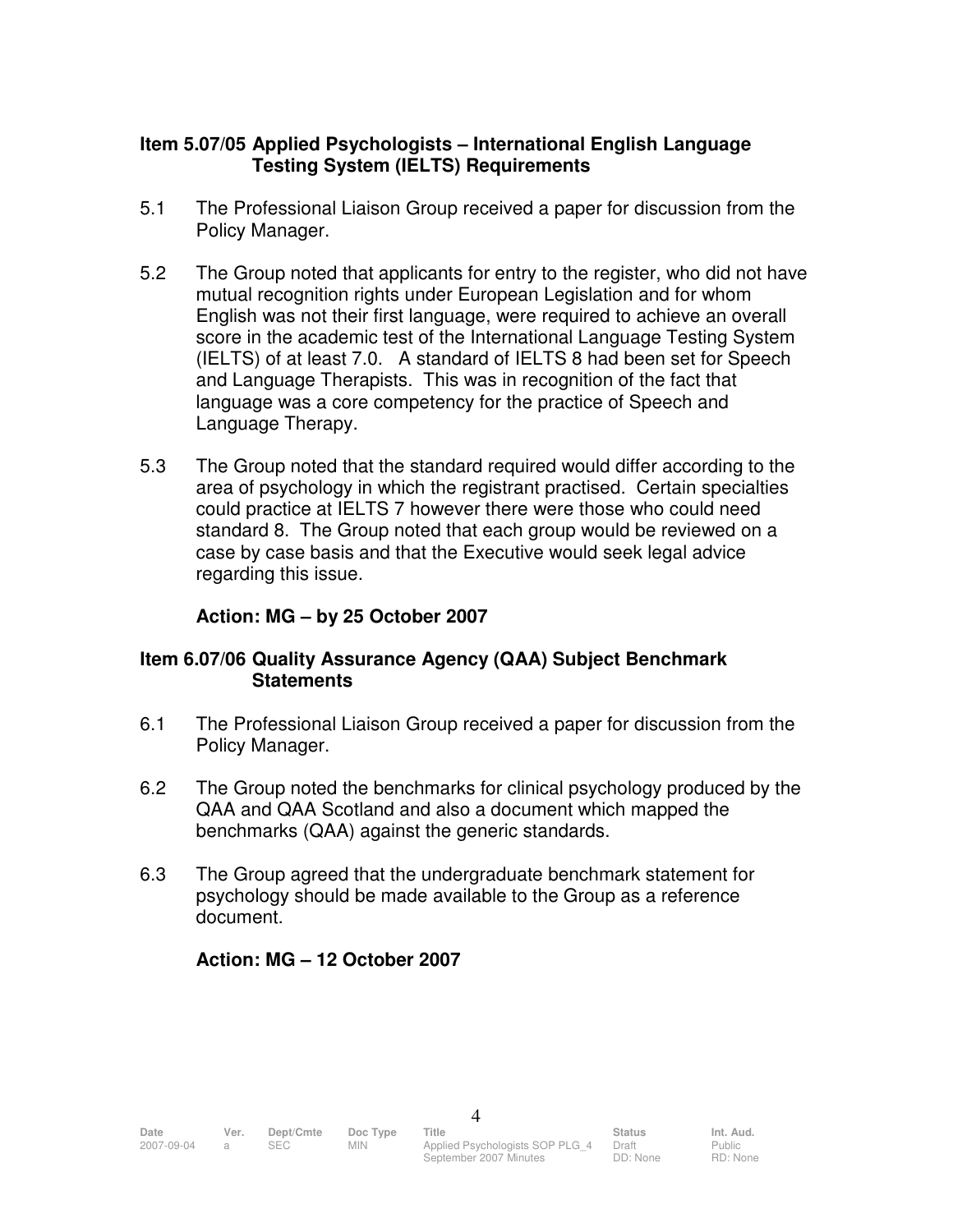# **Item 7.07/07 Applied Psychologists Standards of Proficiency: First Draft**

- 7.1 The Professional Liaison Group received a paper for discussion from the Policy Manager.
- 7.2 The Group noted that the draft document entitled standards of proficiency first draft incorporated information gained from the mapping of the QAA benchmark for clinical psychology to the standards of proficiency. This was a first working draft. The Group noted that this was a good place to start the work being undertaken.
- 7.3 The Group noted concerns that some practising psychologists could not meet some of the threshold standards but noted that other HPC registrants were practising outside a health and social care setting and were able to meet the generic standards of proficiency.
- 7.4 The Group noted that it was not within its remit to change the generic standards but that it could address these concerns when drafting the specific standards. There was a possibility that a footnote could be added to the generic standards.
- 7.5 The Group noted that the Council had agreed to a rolling cycle of 5 yearly reviews of the standards of proficiency however consideration could be given to changing the period of time between reviews. The HPC Executive kept a record of all concerns raised regarding the standards for consideration during the review. The Group could make recommendations regarding the generic standards which could be considered as part of a review.
- 7.6 The Group noted that further drafts of the standards for each discipline would be produced for the next meeting.

# **Action: MG by 12 October 2007**

# **Item 8.07/08 Work Plan**

- 8.1 The Professional Liaison Group received a paper for information from the Policy Manager.
- 8.2 The Group noted that the workplan did not make reference to psychologists who held a practising certificate but who did not form part of the 7 groups which had been identified in the 2004 Department of Health consultation document 'Applied Psychology: Enhancing public protection: Proposals for the statutory regulation of psychologists'.

5